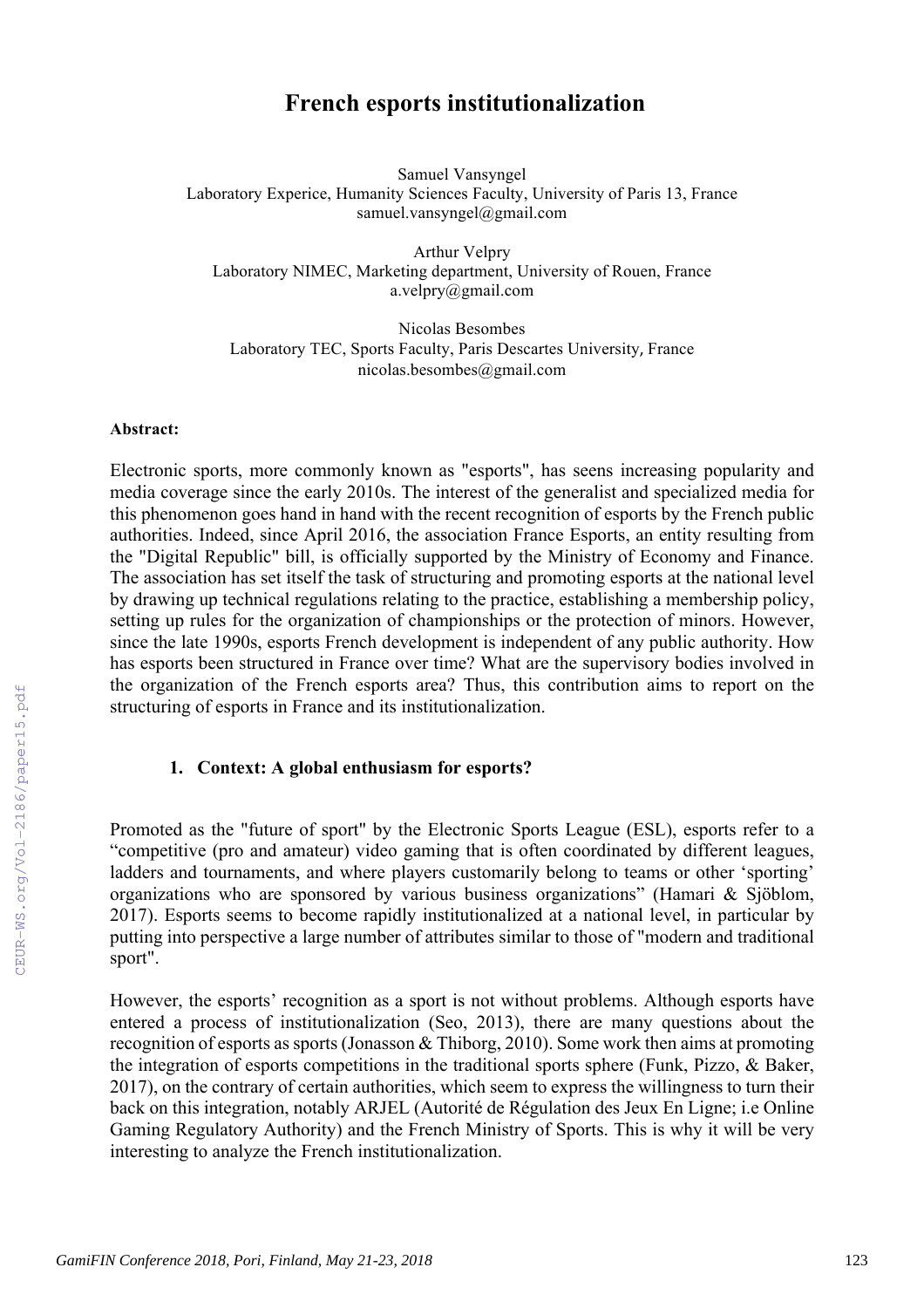# **2. Literature Review**

First, it is important to note that there is little research on the esports' institutionalization (Thiborg, 2009; Salice, 2010), particularly that relating to the French case (Besombes & Vansyngel, 2017; Garcia Bardidia, Nau & Velpry, 2017). Thus, this state of the art tends to present the contributions of neo-institutional theory in the analysis of the legitimization process and structuring of esports in France.

# *2.1 From institutional theory to neo-institutional theory*

According to Suchman (1995), institutions can be defined as the rules of the game that shape and normalize behavior and distinguish what is legitimate from what is illegitimate. The literature seems to suggest that institutional theory is proving to be a theoretical framework for understanding the development, protection and resilience of social structures and institutions (Humphrey, 2010). More specifically, it examines the organizational environment and helps to understand how individual actors, firms and markets achieve or maintain a certain level of legitimacy (Grayson & al., 2008; Handelman & Arnold, 1999; Humphreys, 2010).

This theory then implies observing and understanding the coordinated efforts of individual actors who tend to build these social structures. This would help to better understand the process of legitimizing new consumer practices, such as esports for example. Although the concept of legitimacy has three facets (Scott, 1995): regulatory, normative and cognitive. Some researchers (Deephouse & Carter 2005, Ruef & Scott 1998) have expanded past research by incorporating the legal dimension as the 'root' of legitimacy.

The major evolution of neo-institutional theory lies in explaining institutional change through the recognition of actors, entrepreneurs and consumers, the ability to change institutions and, subsequently, to initiate a new cycle of stability and continuity (Zietsma & Lawrence, 2010). Thus, the neo-institutionalist grid would put the dialogue and tensions between the agency and the structure into perspective.

# *2.2 Favor the concept of institutional work over that of institutional entrepreneurship*

Beyond the notion of legitimacy, institutional theory highlights two other concepts. The first refers to the institutional logic (Thornton, 2002, 2004) socially constructed on the basis of beliefs that individuals, in specific contexts, will give meaning to social reality (Thornton, 2004). The second is institutional entrepreneurship, which underlines that some actors are not satisfied with certain aspects of the current situation, such as the legitimacy or illegitimacy of certain consumer practices.

Nevertheless, recent research (Lawrence Suddaby & Leca, 2011) shows that this notion has undergone some transformations. Indeed, the idea that market superheroes simply want to change the structure of markets to legitimize and institutionalize them has been widely contested in favor of the concept of institutional work. Research on institutional entrepreneurship has tended to focus more on institutions than individuals (Maguire et al., 2004). This research then systematically highlighted institutional change as an object rather than an explanation, rather than the experience or motivation of individuals involved in the legitimization process. Moreover, this research seems to be based on a structural determinism,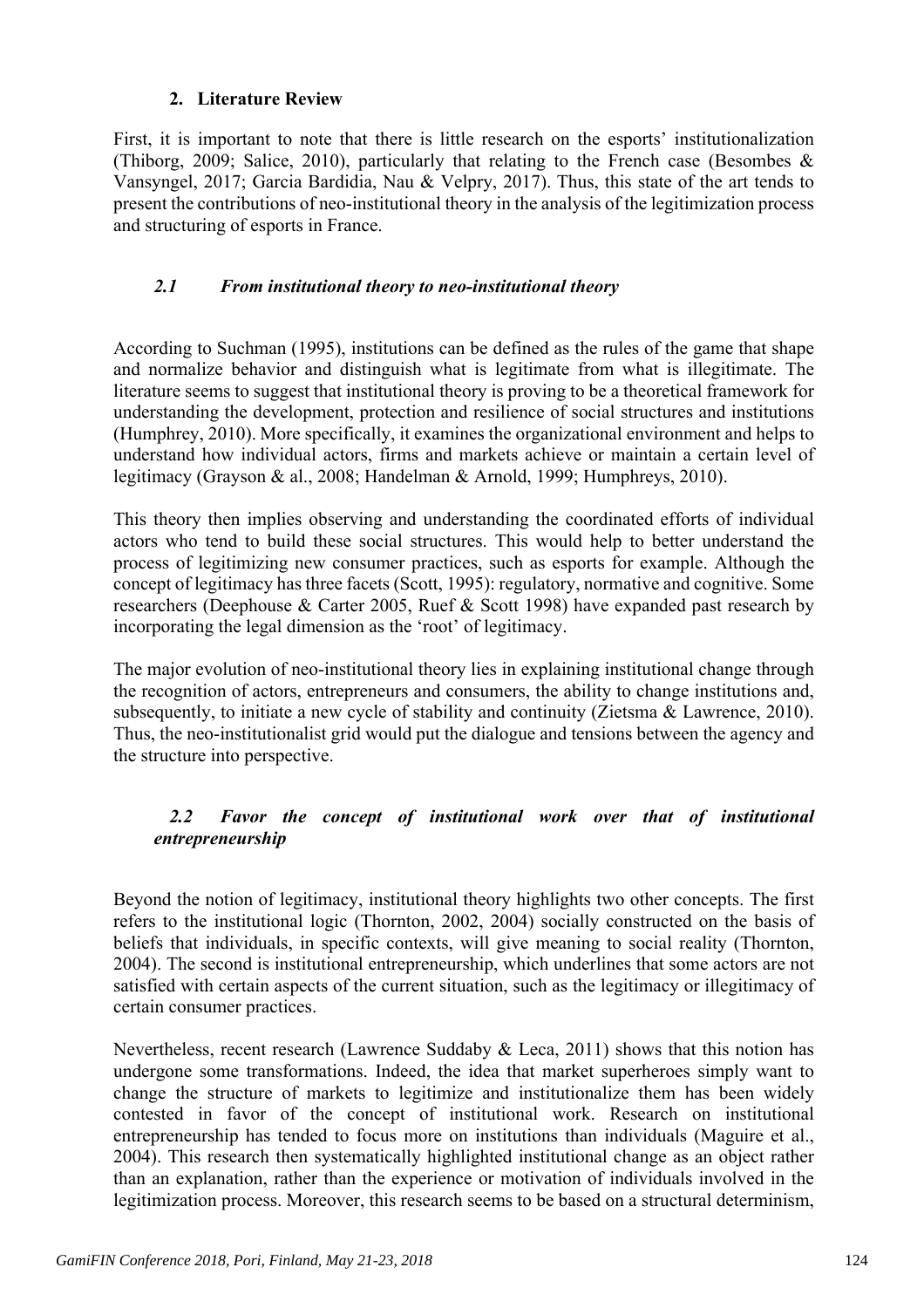reflecting a set of structural characteristics (Maguire et al., 2004) or a vision based on the particular skills of the agent (Fligstein, 1997).

Lawrence, Suddaby and Leca (2011) suggest focusing on the concept of institutional work rather than institutional entrepreneurship. In their work, they define institutional work as a physical or mental effort to affect an institution or set of institutions. In addition to defining the concept of institutional work, Lawrence, Suddaby and Leca (2011) also suggest that it could help solve long-standing problems in institutional research.

The concept of institutional work would make it possible to highlight and analyze the complex relationship between individuals and institutions, in other words, to analyze the relationship between agency and structure. Second, the concept of institutional work emphasizes the need to take into account the recursive and permanent dialectical interaction between the organization and the institution. Third, the concept of institutional work is based on the analysis of actors' contextual and reflective practices about the institutions around them, and then give more intent to the actors. Thus, it suggests neither determinism nor heroism and remains potentially sensitive, on the one hand, to the oppression of cultural, social and material structures, and, on the other hand, to the potential for the emancipation of the actors of some of these structures.

To conclude, it would appear that the institutional work concept is intended to encourage researchers to take a different view of their research topic and to divert their attention from the 'organizational field'. This would then make it possible to foster the relationship between the institutions and the actors that populate it by promoting an approach based on an understanding of practice and procedures rather than on results. Implementing institutional work would relocate the agency by diverting attention from the heroic entrepreneur's dramatic actions to the small worlds of institutional resistance and maintenance, in which institutionalization and institutional changes are promulgated in the daily evolution of individuals and groups.

The neo-institutionalist grid and the concept of institutional work seem to favor an understanding of the mechanisms underlying the institutionalization of esports in France. This is why, through two field surveys on the respective scenes of Mortal Kombat X and Hearthstone, we tried to apprehend the institutional crumbling and the dichotomy of the French esports scene to the prism of neo-institutional theory.

# **3. Methodology**

Our pluridisciplinarity leads us to describe our method as 'mosaic' (Clark, 2005). Indeed, the use of different field methods allows us to focus on the commitment of esports actors. Thus, we propose three methods to approach the esports' institutionalization, namely (Table 1):

The ethnography of 33 offline videogames tournaments;

- 10 interviews with French actors with different functions within the French esports ecosystem;

- A corpus composed of legal and parliamentary documents and press articles on esports.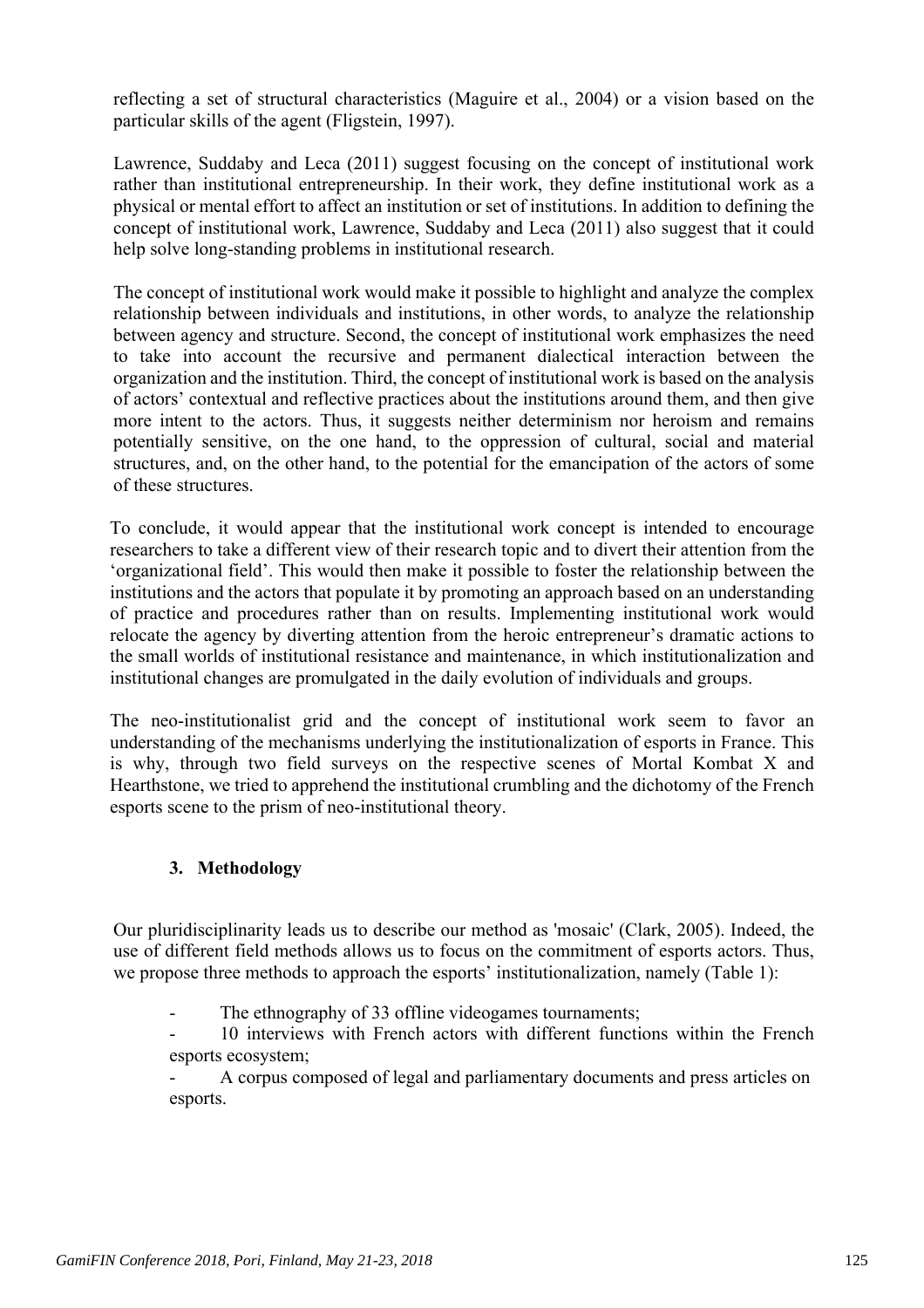| <b>Observations and ethnographies</b>  |                                                                        | <b>Semi-directives</b><br>interviews                               | <b>Corpus and</b><br>documentations            |  |
|----------------------------------------|------------------------------------------------------------------------|--------------------------------------------------------------------|------------------------------------------------|--|
| <b>33 LAN</b>                          | Officials actors'<br>gatherings and<br>competitions                    |                                                                    |                                                |  |
| <b>20 Hearthstone</b><br><b>11 MKX</b> | Associative<br>(Stunfest, general<br>assembly of France<br>$Esports$ ) | 10 interviews with<br>politics, industrials,<br>and esports actors | Laws and<br>parliament<br>documentations       |  |
| 2 Starcraft II                         | <b>Professionals</b><br>(E-sport Summit,<br>Dojo $E$ -sport)           |                                                                    | Press specialized<br>(interviews and<br>datas) |  |

### **Table 1. Methods and fields**

First of all, the ethnographic approach consists of immersing oneself in the esports scene through practice and to understand as well as possible what 'doing esports' means. This immersion in two esports scenes (Mortal Kombat X and Herathstone) allowed, on the one hand, to highlight the tensions and the stakes of the definition of esports for the actors of this ecosystem. On the other hand, tournaments and teams' ethnography show the structure at 'two speeds' of esports in France (Besombes, 2016). Thus, observations and interviews from these two ethnography reveal a kind of "institutional fragmentation" (Besombes & Vansyngel, 2017). The choice of these two esports scenes as research field is mainly due to the appearance of new video games mobilizing players who create competitive events. Indeed, for both ethnographies, the researchers were able to participate in the mobilization of their actors and observe their structuring.

This institutional fragmentation seems to have resulted in the impressive rise in number of competitions, tournaments and championships – professionals and amateurs. However, this multiplication seems to obstruct the understanding of competition circuits and their rules, for the media, the authorities, the public and sometimes even for competitors. Then the interviews relate the testimonies of the actors involved in the creation of the association France Esports and the reasons behind the initiative of the Ministry of Finance – which aim is to build a legal framework. Finally, the corpus analysis was divided into two parts. These two parts deal respectively with what was voted by the government in 2016 and how the esports is treated in the newspaper Le Monde. The analysis of the press articles highlights three distinct periods during which the media discourse evolves and testifies to the appeal of the development of video game competitions as a market.

From these three methods, we analyze the results of prisms from our three scientific perspectives – sports science, sociology and marketing. We develop an interdisciplinary vision of issues related to the esports' institutionalization in France, with a view to objectifying the ongoing institutionalization process. Therefore, we believe that this attempt at cross-analysis between methodologies from the sports, marketing and sociological spheres puts into perspective a multidimensional interpretation of the esports' acknowledgement. Our objective is to analyze the recognition of esports by the French government and to understand the mobilization of stakeholders by developing a 'competitive gaming industry' (France 24, 2017).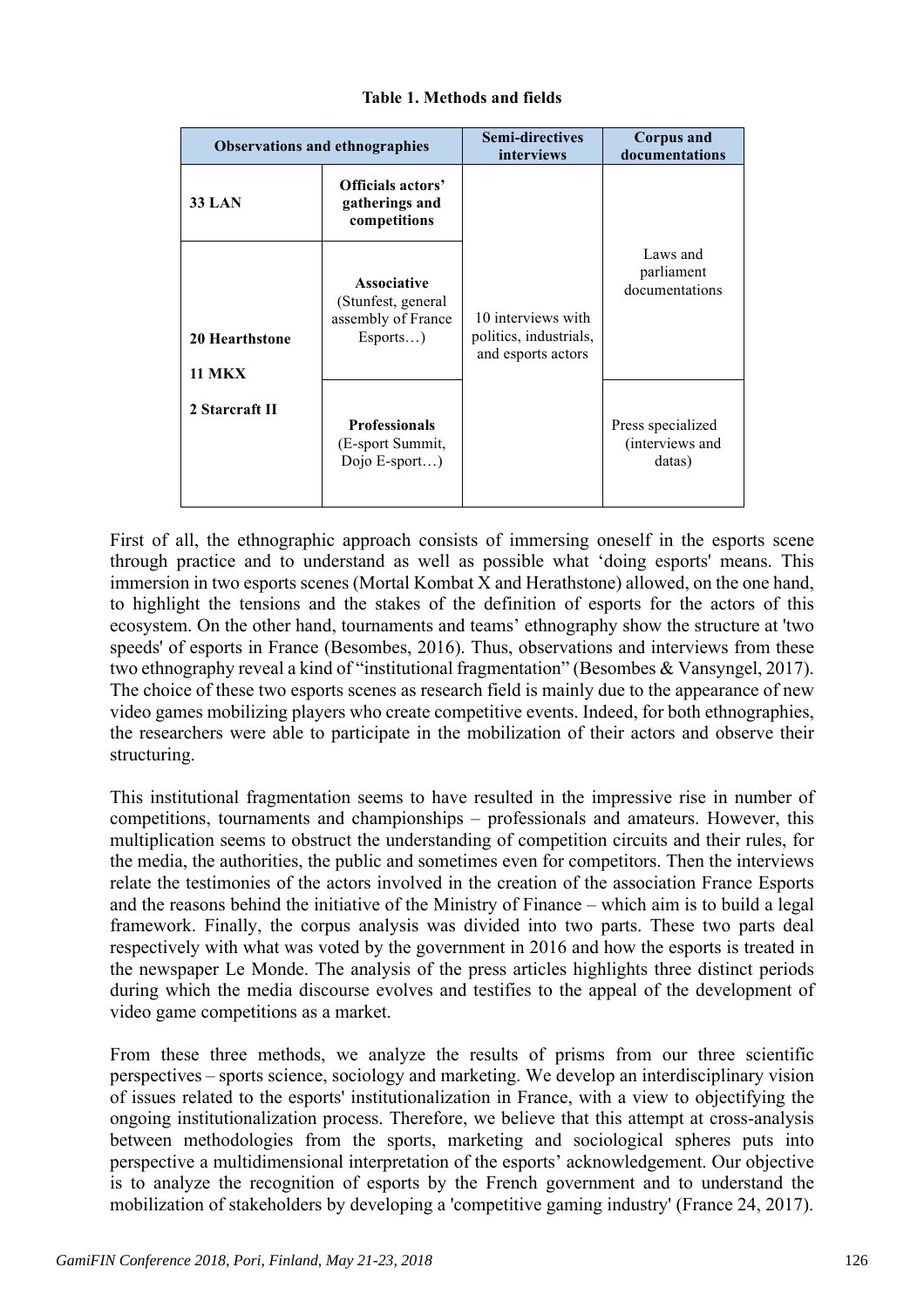# **4. Case study: singularity of French institutionalization**

In France, the esports' institutionalization raises a lot of questions as to the nature of this practice, but also questions relating to its governance. Indeed, the boundaries between 'traditional sport' and 'electronic sports' are not clearly delimited (Besombes, Joncheray & Richard, 2015). While the French Ministry of Sports does not wish to recognize esports as a sport, the French public authorities seem to contribute to its recognition and professionalization. Indeed, the unprecedented gathering of three major actors in the sector (publishers, players, promoters) organized by the association France Esports had helped promote actors' dialogue with public authorities. Thus, the professionalization of competitive video games practice was envisaged by the legislator through two decrees:

- Decree n°2017-871 of 9 May 2017 on the organization of video game competitions, supervised by the Ministry of the Interior;
- Decree n°2017-872 of 9 May 2017 on the status of salaried professional players of competitive video games, supervised by the Labour Ministry.

The latter aims respectively to set financial equilibrium thresholds and ratios that a video game competition must comply with, the procedures for reporting video game competitions to the central races and games department and the conditions for participation by minors in video game competitions. They also define the conditions for obtaining the required accreditation for the employment of professional video game players, the conditions under which a contract may be concluded during the season, and establish detailed rules for determining the start and end dates of video game competition seasons. The legislator then provides a new legal framework which aims, on the one hand, to encourage the organizers of competitions which were previously prohibited by ARJEL, and, on the other hand, to provide a status adapted to the esports' specificities.

|                                 |                                                           | Associative teams                                             |                                                  | Professional teams                                                                              |
|---------------------------------|-----------------------------------------------------------|---------------------------------------------------------------|--------------------------------------------------|-------------------------------------------------------------------------------------------------|
| Media Coverage                  | Weak                                                      |                                                               | High                                             |                                                                                                 |
| Participate at                  | Amateur<br>Competitions                                   |                                                               | Professional & Invitational<br>Competitions      |                                                                                                 |
| Type of event                   | Local, regional or national<br>Tournaments                |                                                               | International<br>Tournaments                     |                                                                                                 |
| Who organized competitions?     | Communities                                               | Associations                                                  | Private<br>Companies                             | <b>Game Publishers</b>                                                                          |
| Examples for MKX                | Kayane session<br>(Kayane)<br>Born 2 Fight<br>(YUZU Clan) | Stunfest<br>(3 Hit Combo)<br><b>Armor Break</b><br>(GameLine) | EVO (Shoryuken)<br>MKX Pro League<br>(ESL)       | Fatal 8 Exhibition<br>(Warner)<br>MK Cup (Warner)                                               |
| Examples for <i>Hearthstone</i> | Mad Cup (Mad<br>Corps)<br>Wanna War<br>(Wannawar)         | <b>INSALAN</b> (Insa)<br><b>GA</b><br>(Futurolan)             | ArmaCup<br>(ArmaTeam)<br>GOCS (Gamers<br>Origin) | Hearthstone<br>World<br>Championship<br>(Blizzard)<br>Hearthstone<br>Global Games<br>(Blizzard) |

#### **Table 2. The "two speed" world of French esports scenes.** *Hearthstone and Mortal Kombat X examples.*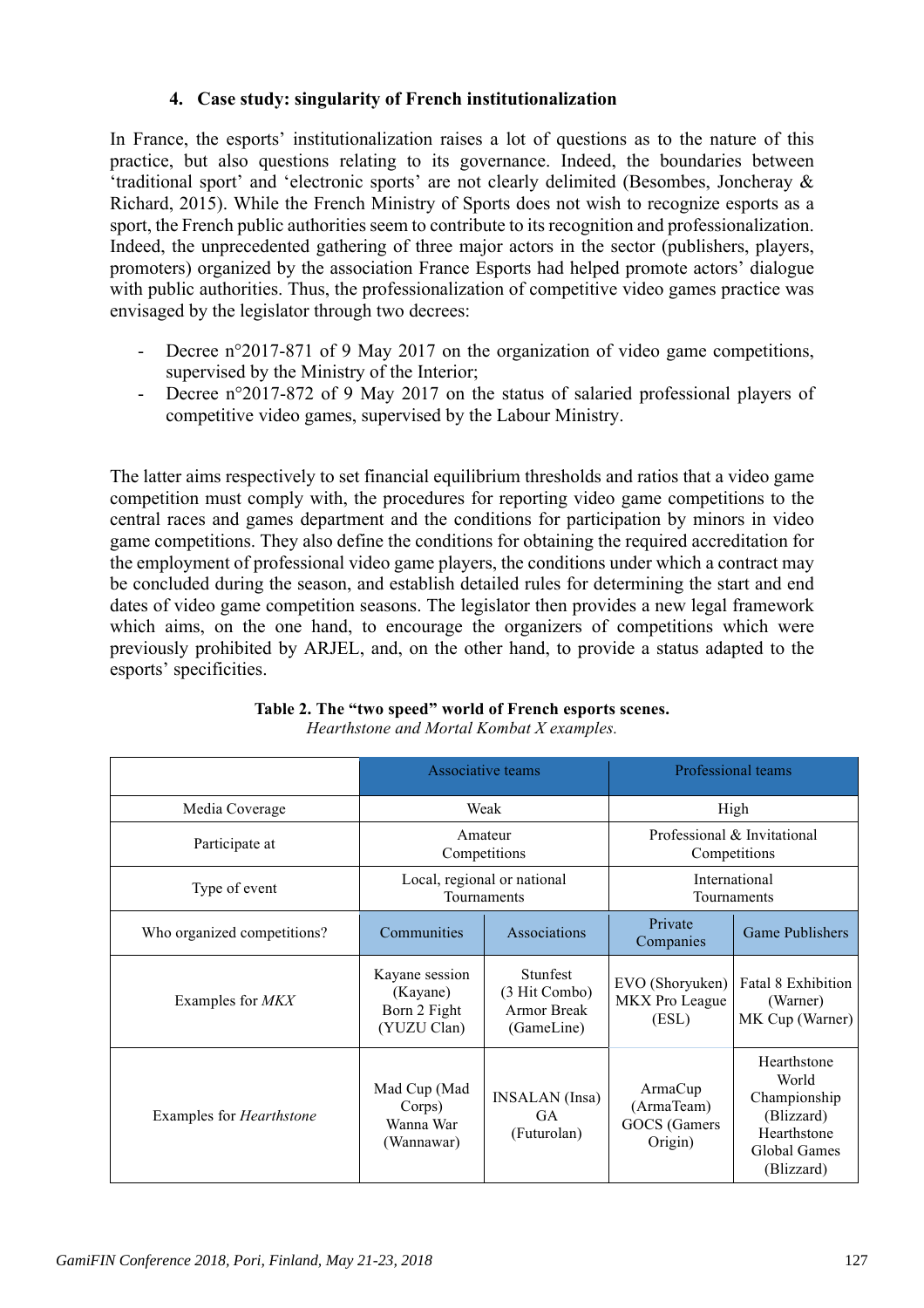However, as we see in Table 2, there are two facets of esports practice: (i) associative practice and (ii) professional practice. Two distinct models seem to coexist, whether for organizing events or managing teams. On the one hand, we observe an associative model, where the practice of amateurs is dominant, supported by many communities, associations of local and national players specialized in online esports events. On the other hand, there is an entrepreneurial model, mainly international, much more spectacular and widespread than the first practice model, and which favors the elite of professional players.

From now on, the French government and private actors (two large associations and eight professional founders of France Esports) have set up a normative and legal framework which has imposed a normative way of practicing esports, thus contributing to its institutionalization. The creation of the France Esports association brought together fragments of the French esports scene, while its affiliation with the Ministry of Economy seems to mark a break with the two pre-existing sports models. This collaboration transforms esports by imposing its institutionalization on the political agenda. In one year of existence, the "groupement d'intérêt économique" (i.e economic interest group) has become an "association", open to all esports enthusiasts in France and promotes dialogue between the esports' actors and the French authorities.

Despite this democratic act of the founding members, questions arise as to the divergent interests between the political sphere, non-profit organizations and professional actors. The public recognition of esports in France can then be seen as the desire to consider esports more as an industry rather than a sport. An interest that converges with that of industrialists outside the esports sphere (Red Bull, McDonald's, Coca Cola…) or that of the "traditional media" (such as television channels): since it is indeed a young practice of "young man users and spectators are easy to target for who wants to get involved in esports" – said a man representing a banking group at the Esports Summit 2017 in Paris. If the traditional sports model can be adapted to esports practice, the logic of the French actors seems to favor the development of an industry. As a result, certain players and associative actors seem to have been disavowed by the Ministry of Sports, even if today three ministries (economy and finance; internal affairs; and labour) supervise the esports' institutionalization.

The esports' institutionalization in France raised a lot of political (organizational model), economic (industry growth) and social (educational and professional training, monitoring of players) issues. This is why the government wishes to establish a legal framework for the players, whereas the actors of the sports scene and its industry rather wish economic support of their activity and their development. For companies outside the sphere of esports, the objective is clearly to (re)conquer young consumers, whereas for esportives, the main challenge is to legitimize a way of living and practicing a common passion in everyday life - a task in which they do not seem to be invested.

# **Conclusion**

While France participates in a worldwide movement of recognition of esports by the public authorities and thus of "sportivisation" (Bordes, 2008) of competitive video games, the lack of interest of the French Ministry of Sports distinguishes it from the South Korean "sportification" process (Parlebas, 1986), which highlights cultural differences. Unlike the French institutionalization, the South Korean government is concerned with the development of esports and has created an entity specific to esports, the Korea e-Sports Association (KeSPA) since 2000.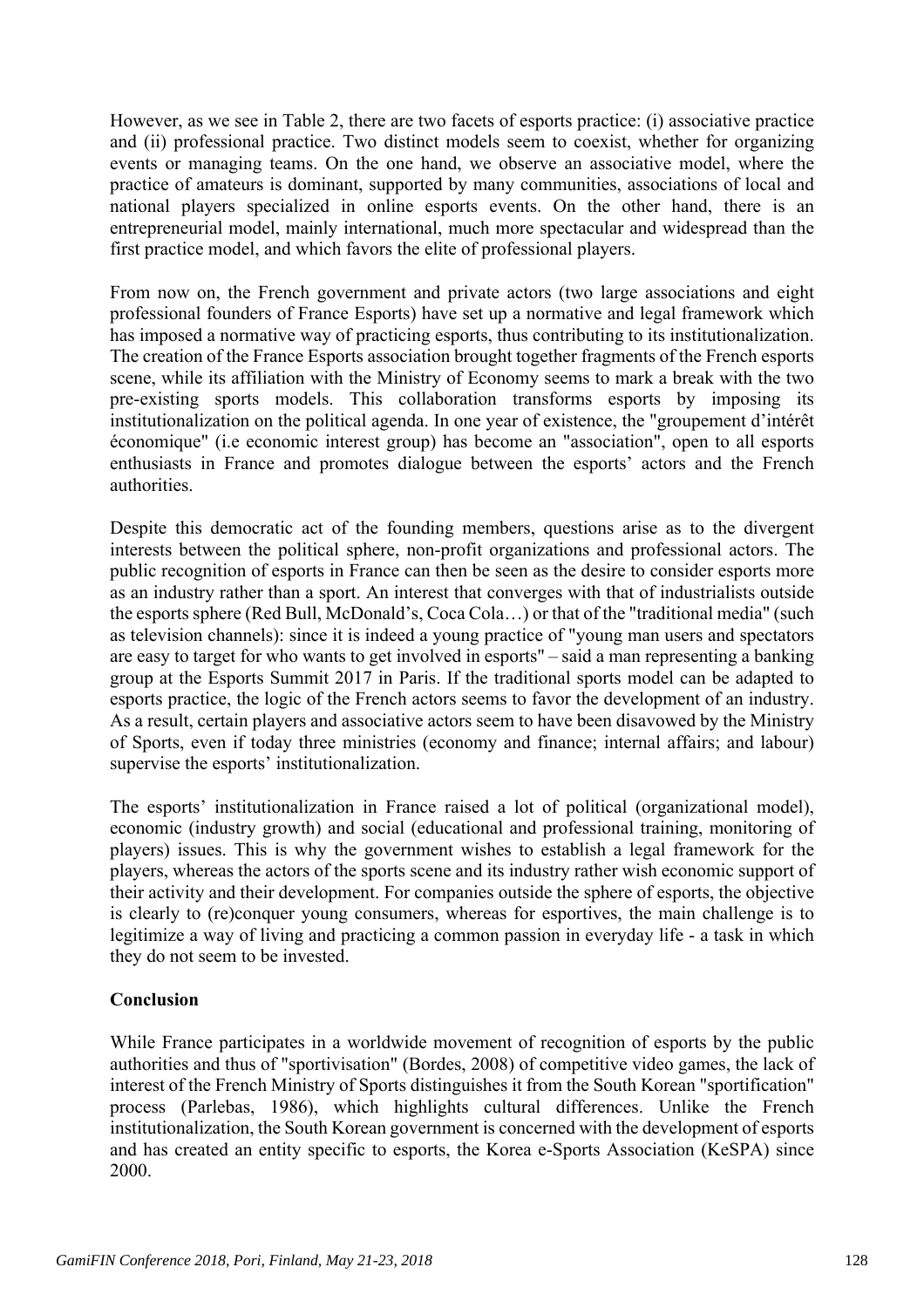If the current results tend to show that institutional legitimation by the traditional sports sphere seems blocked in favor of the development of economic activities. However, the apprehension and analysis of the institutional work under way on the French scene point to the emergence of new prospects, as evidenced by recent investments in esports by professional clubs, notably football clubs such as Paris Saint-Germain and Olympique Lyonnais. The discussions initiated with sports authorities such as the International Olympic Committee at the international level, seem to mark the beginning of the recognition of activity by the modern sports world despite the partial disinterest of the French sports authorities.

As we underline in this presentation, the esports' recognition by the public authorities, wanted by the prime actors of France Esports in 2015 tends to mark the establishment of a market and an industry. The French example of the esports' recognition does not allow action and consultation on other works than the construction of its market. This overlooks then what concerns the body and health of the players, the learning of the esports profession, or the integration of esports in school and university training. This is what the recognition of esports as a sport allows; for example, in Geneva, at the end of a school day, children will be able to try their hand at esports from September 2018 through extracurricular activities.

# **References**

Besombes N, Joncheray H. & Richard R. (2015). Electronic Sport, at the borders of modern sport? *International Congress North American Society for the Sociology of Sport* (NASSS), Borderlands, Santa Fe, November 2015.

Besombes N. (2016). *Sport électronique, agressivité mortice et sociabilités* (doctoral dissertation), Paris Descartes University, Paris.

Besombes N. & Vansyngel S. (2017). L'émiettement institutionnel de l'e-sport en France : une reconnaissance des pouvoirs publics malgré le désengagement du ministère des Sports. *Congress of the Association Française de Sociologie (AFS)*, Sport et Pouvoir (RT 31), Université de Picardie Jules Verne, Amiens, 3-6 juillet 2017.

Bordes P. (2008). Que peut-on entendre par "Sportivisation" de l'Education Physique ?" In E. Dugas (dir), *Jeu, sport et éducation physique* (pp. 21-28). Montpellier. AFRAPS

Deephouse D. L., & Carter, S. M. (2005). An examination of differences between organizational legitimacy and organizational reputation. *Journal of management Studies*, 42(2), 329-360.

Fligstein N. (1997). Social skill and institutional theory. *American behavioral scientist*, 40(4)

Funk D. C., Pizzo A. D., & Baker B. J. (2017). eSport management: Embracing eSport education and research opportunities. *Sport Management Review*.

Garcia-Bardidia R., Nau J. P. & Velpry A. (2017) l'institutionnalisation du e-sport : quels enjeux pour la consummation du jeu video *in* Rabu, G. *Les enjeux juridiques de l'e-sport*. Presses Universitaires d'Aix-Marseille.

Handelman J. M., & Arnold S. J. (1999). The role of marketing actions with a social dimension: Appeals to the institutional environment. *The Journal of Marketing*, 33-48.

Humphreys A. & Grayson K. (2008) The Intersecting Roles of Consumer and Producer: A Critical Perspective on Co-production, Co-creation and Prosumption. *Sociology Compass* 2(3): 963–980.

Humphreys A. (2010), Semiotic structure and the legitimation of consumption practices: the case of casino gambling, *Journal of Consumer Research*, 37, 3, 490-510.

Jonasson K., & Thiborg J. (2010). Electronic sport and its impact on future sport. *Sport in Society,* 13(2), 287-299.